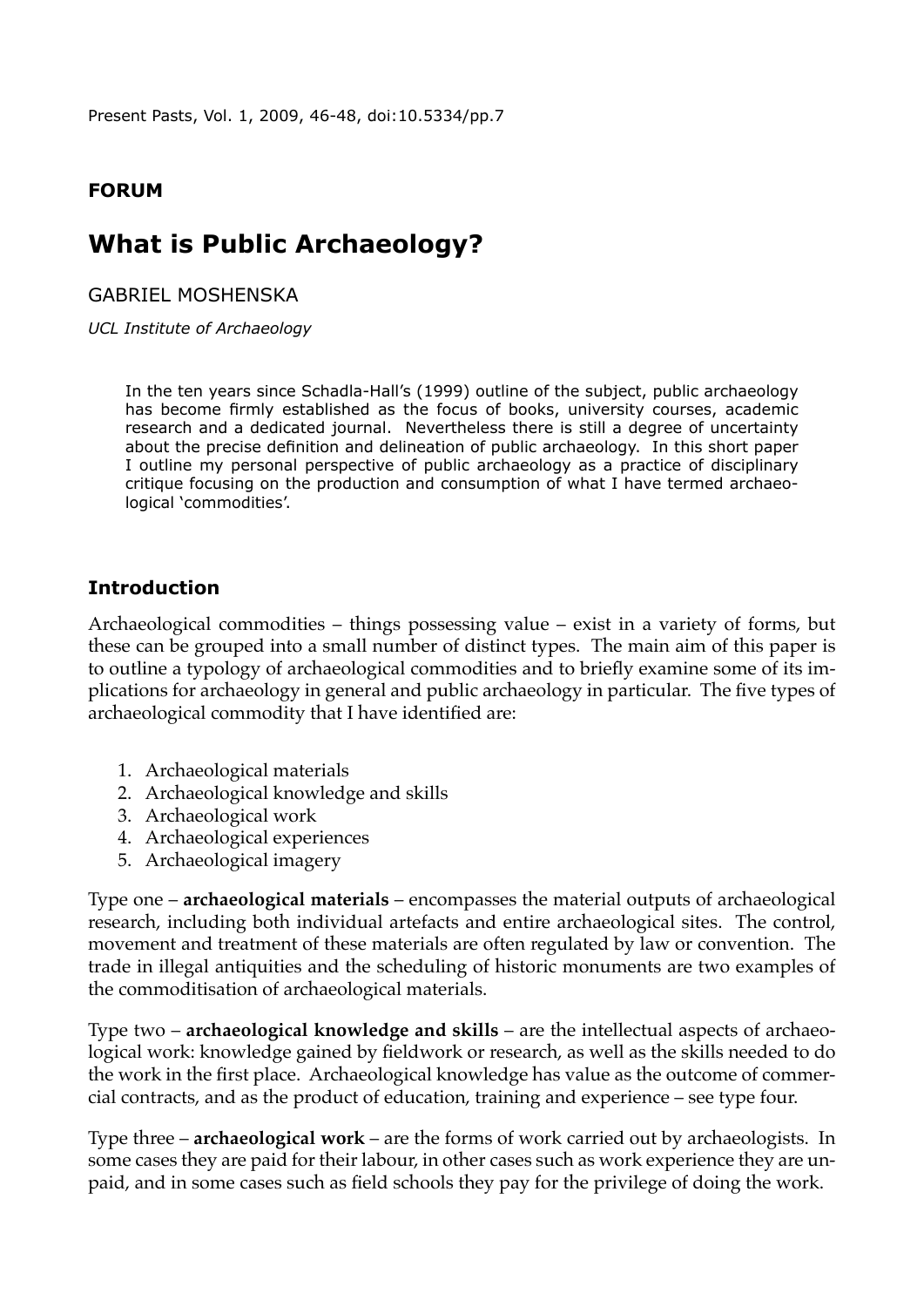Type four – **archaeological experiences** – are people's encounters with archaeological processes and products – types one and three – such as visits to museums or archaeological sites, educational courses, and various forms of organised historic tourism. The outcomes of these experiences include type two commodities – archaeological knowledge.

Type five – **archaeological images** - are the recognisable archaeological themes and images that feature in popular culture representations of the past; in advertising, architecture, film, art and elsewhere. The value of these commodities is to some extent a function of type two – popular knowledge and awareness of archaeology.

# **Archaeological commodity relations**

The degree of interconnectedness between these five categories is natural, and serves to illustrate some of the complexities and contradictions inherent in the diverse worlds of modern archaeology. It is particularly apparent that the well-attested tensions between commercial, academic and amateur archaeology can be better understood and potentially addressed through an examination of the economics of archaeological commodity relations.

One example of this is how the value of archaeological work (commodity type 3) is closely connected to the perceived value of archaeological skills (type 2). Thus if excavation skills are perceived as a university graduate's level of expertise they can be sold for a higher price than if they are perceived as the result of a weeklong field school. In this context amateur archaeology groups are a threat to commercial archaeology as they offer their members both archaeological work and archaeological skills training (types 2 and 3) for free.

The relevance of this typology to our more general understanding of public archaeology can be demonstrated by considering the work of Brigadier Sir R.E.M. Wheeler. I would argue that Wheeler's instinctive understanding of the value of archaeological commodities has never been equalled, and contributed considerably to his fame and success. Wheeler ran a number of large excavation projects at Maiden Castle, Verulamium and elsewhere, as well as museums in London and Wales. Much of his fieldwork was subsidised by the sale of genuine and replica artefacts, written reports and postcards (commodity type 1) (Holtorf & Schadla-Hall, 1999; Wheeler, 1943). He sold exclusive rights to press coverage and provided public access to many of his sites (type 4) where his fieldworkers would give lectures for donations (type 2). Wheeler's excavations over the years provided paid and unpaid archaeological work (type 3) for a huge number of people, many of whom continued into archaeological education or work or simply maintained an amateur interest in archaeology (Wheeler, 1955). The Roman ruins at Verulamium (type 1) remain a popular heritage attraction (type 4): Wheeler also published popular accounts of his work and life, and pioneered television archaeology (type 5). Wheeler's career as a public archaeologist can be reasonably well characterised with reference to the typology outlined in this paper.

# **Discussion**

In summary, I contend that public archaeology in the broadest sense is that part of the discipline concerned with studying and critiquing the processes of production and consumption of archaeological commodities. This brief outline is inevitably somewhat simplistic, but it serves to highlight the desperate need for a nuanced understanding of archaeological economics. This can then form the basis for a more sophisticated and critical form of public